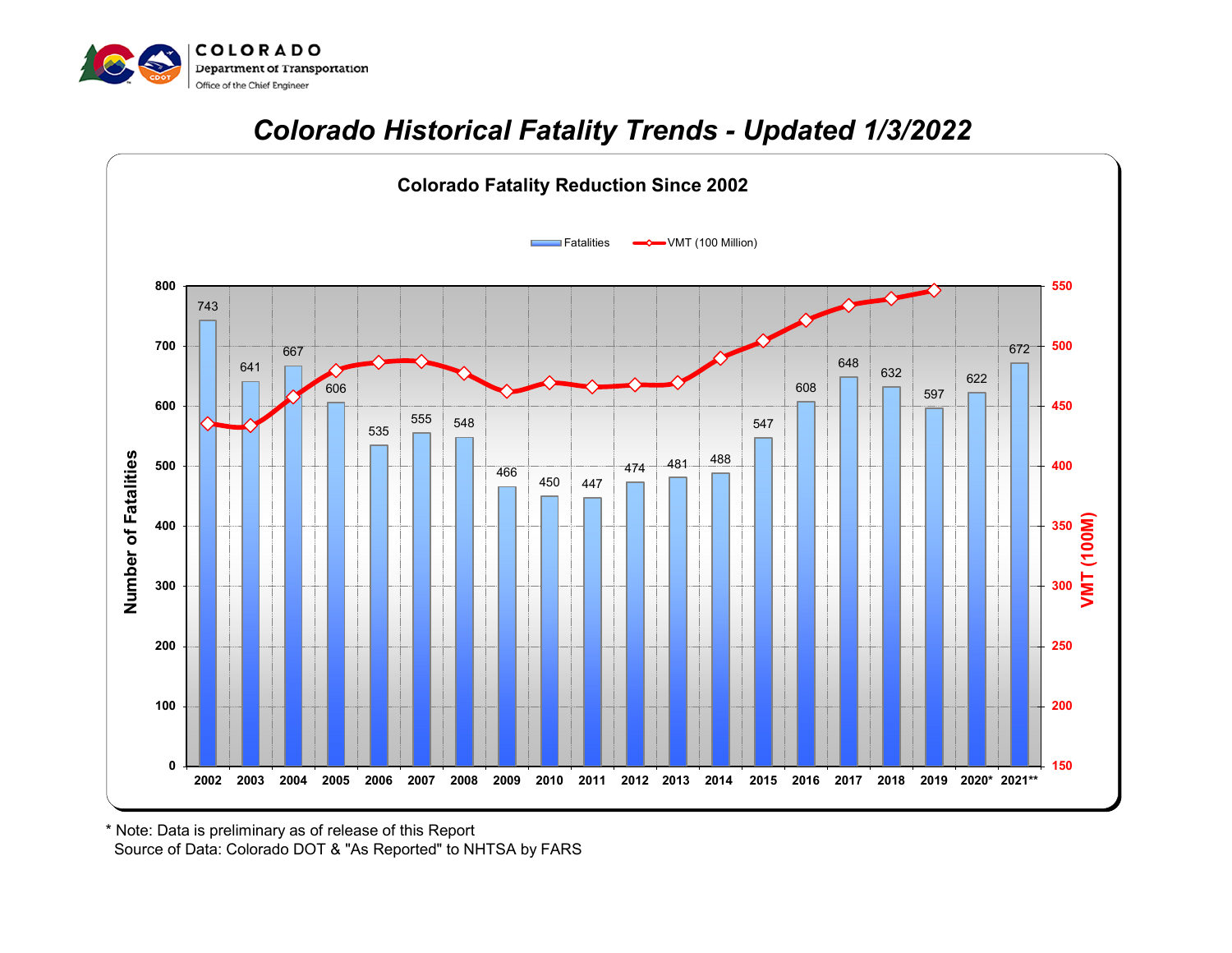

## *Colorado Historical Fatality Trends - Updated 1/3/2022*



 Source of Data: Colorado DOT & "As Reported" to NHTSA by FARS \* Note: Data is preliminary as of release of this Report